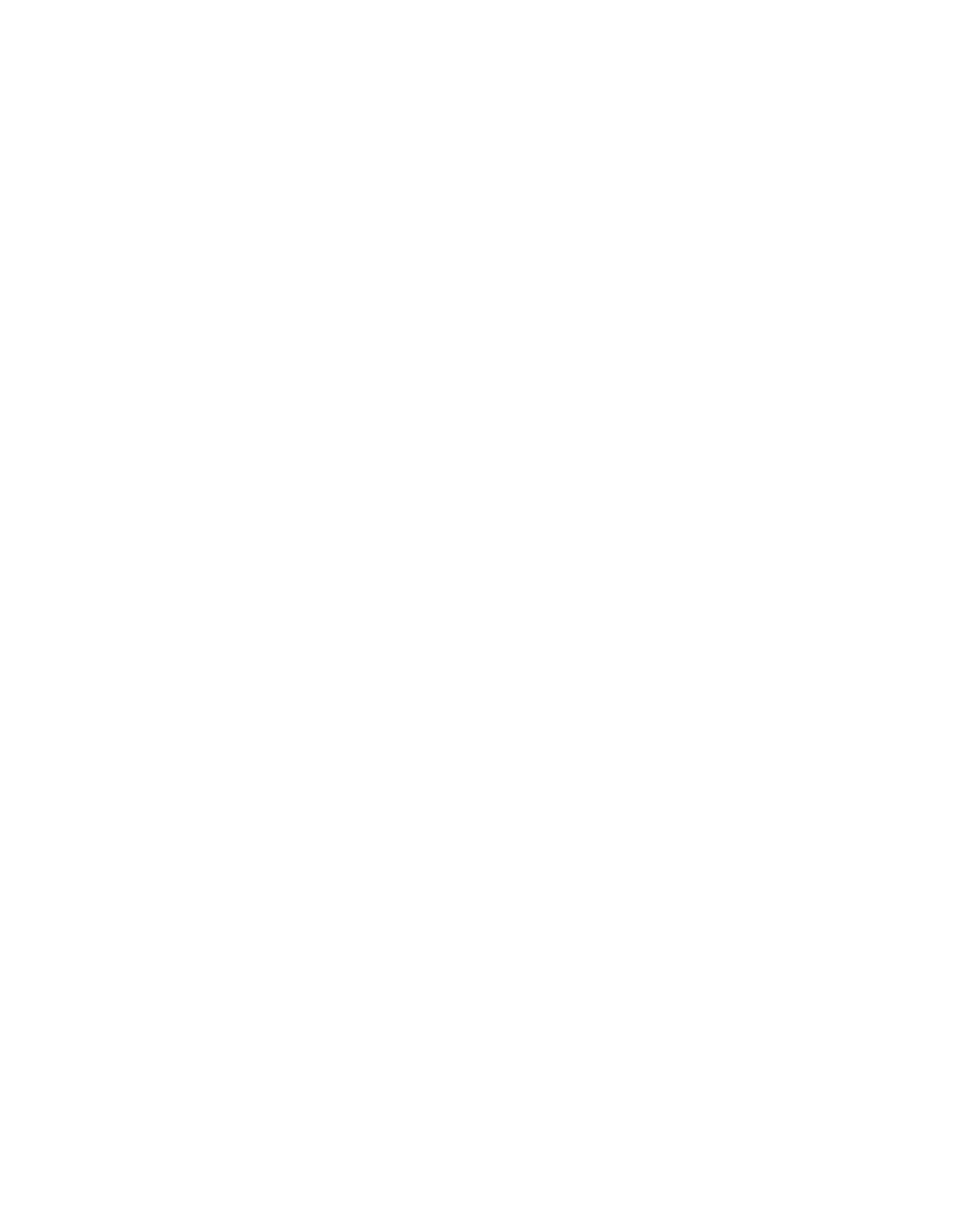## **LETTER OF TRANSMITTAL**

HOUSE OF REPRESENTATIVES, PERMANENT SELECT COMMITTEE ON INTELLIGENCE, *Washington, DC, January 2, 1999.*

Hon. NEWT GINGRICH, *Speaker of the House, The Capitol, Washington, DC.*

DEAR MR. SPEAKER: Pursuant to the Rules of the House, I am pleased to transmit herewith an activity report of the Permanent Select Committee on Intelligence, titled ''Committee Activity Report for the 105th Congress.'' The report includes a summary of oversight activities and findings of the Committee during the course of the 105th Congress.

Sincerely yours,

PORTER J. GOSS, *Chairman.*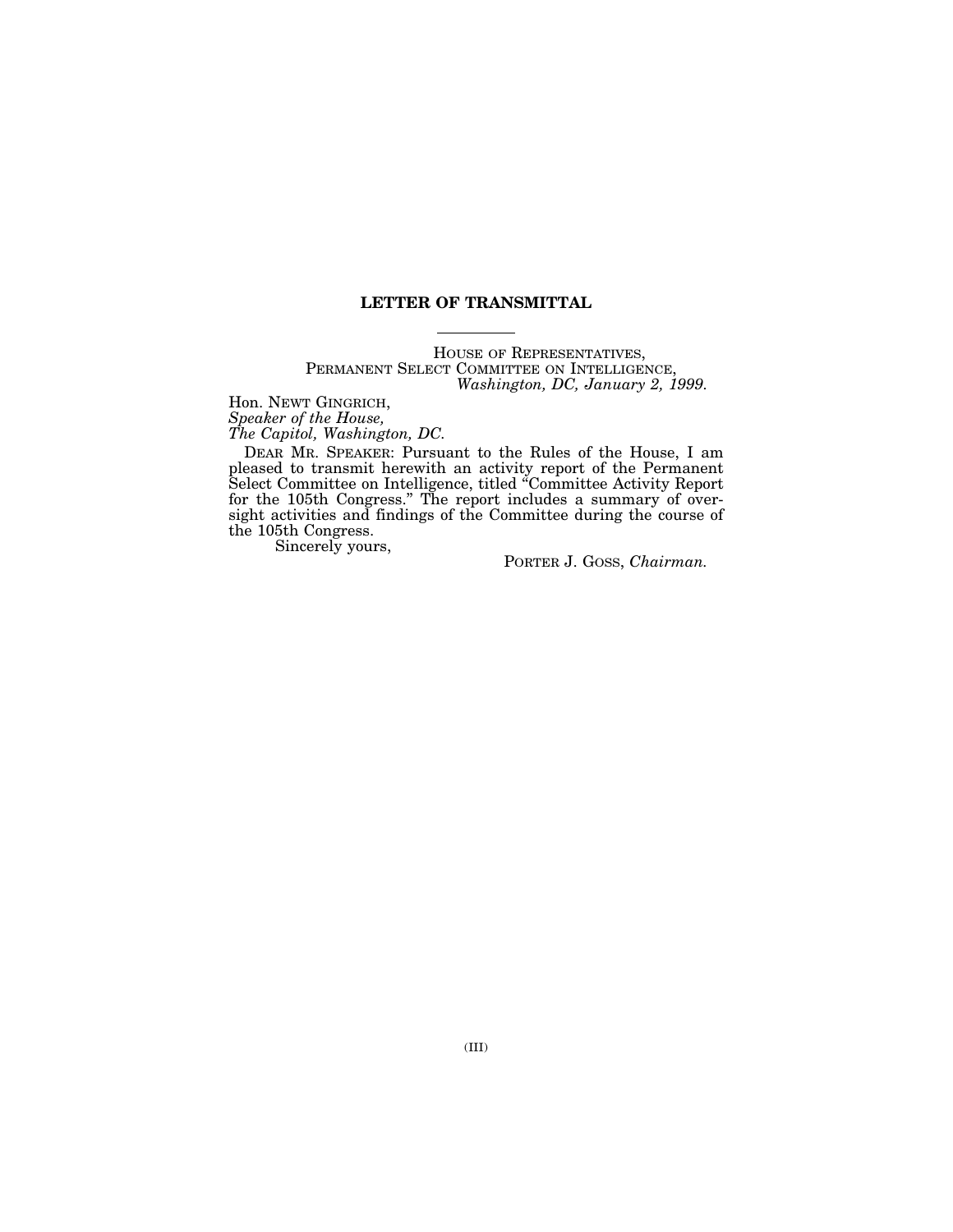# **Union Calendar No. 480**

105TH CONGRESS REPORT THE BUSE OF REPRESENTATIVES  $\left\{\n\begin{array}{c}\n\text{REPORT}\n\text{106}-5/839\n\end{array}\n\right\}$ 

### SURVEY OF ACTIVITIES OF THE PERMANENT SELECT COM-MITTEE ON INTELLIGENCE DURING THE 105TH CON-**GRESS**

JANUARY 2, 1999.—Committed to the Committee of the Whole House on the State of the Union and ordered to be printed

Mr. GOSS, from the Permanent Select Committee on Intelligence, submitted the following

## REPORT

This report covers the activities of the House Permanent Select Committee on Intelligence during the One Hundred Fifth Congress. Porter J. Goss (Republican, Florida) served as Chairman; Norman D. Dicks (Democrat, Washington) served as the Ranking Democratic Member.

In carrying out its mandate from the House regarding oversight of U.S. intelligence and intelligence-related activities, the Committee created two subcommittees:

SUBCOMMITTEE ON HUMAN INTELLIGENCE, ANALYSIS, AND COUNTERINTELLIGENCE

| Julian Dixon (D-California),  |
|-------------------------------|
| Ranking                       |
| David E. Skaggs (D-Colorado)  |
| Nancy Pelosi (D-California)   |
| Sanford D. Bishop (D-Georgia) |
|                               |
|                               |
|                               |
|                               |
|                               |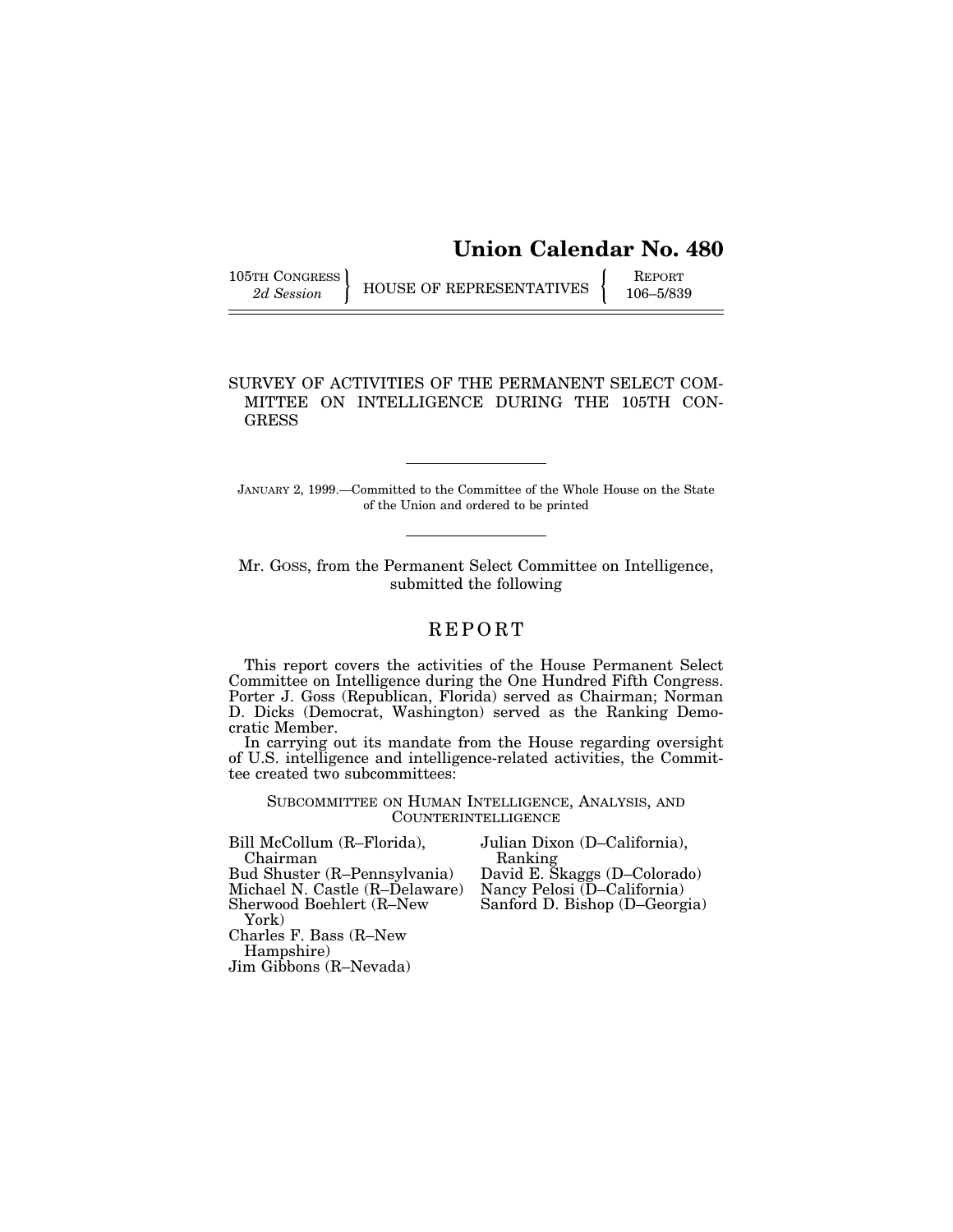SUBCOMMITTEE ON TECHNICAL AND TACTICAL INTELLIGENCE

Ranking

Ike Skelton (D–Missouri)

Jerry Lewis (R–California) David E. Skaggs (D–Colorado),

C.W. Bill Young (R–Florida) Norm D. Dicks (D–Washington)<br>Michael N. Castle (R–Delaware) Jane Harman (D–California) Michael N. Castle (R–Delaware) Sherwood Boehlert (R–New York)

Charles F. Bass (R–New

Hampshire)

Jim Gibbons (R–Nevada)

The stated purpose of H. Res. 658 of the 95th Congress, which created the House Permanent Select Committee on Intelligence, was to establish a committee "to oversee and make continuing studies of the intelligence and intelligence-related activities and programs of the United States Government and to submit to the House appropriate proposals for legislation and report to the House concerning such intelligence and intelligence-related activities and programs.

H. Res. 658 also indicated that the Committee ''shall make every effort to assure that the appropriate departments and agencies of the United States provide informed and timely intelligence necessary for the executive and legislative branches to make sound decisions affecting the security and vital interests of the Nation. It is further the purpose of this resolution to provide vigilant legislative oversight over the intelligence and intelligence-related activities of the United States to assure that such activities are in conformity with the Constitution and laws of the United States.''

#### SCOPE OF COMMITTEE REVIEW

U.S. intelligence and intelligence-related activities under the jurisdiction of the Committee include the National Foreign Intelligence Program (NFIP), the Joint Military Intelligence Program (JMIP) and the Department of Defense Tactical Intelligence and Related Activities (TIARA).

The National Foreign Intelligence Program consists of activities in the following departments, agencies or other intelligence elements of the government: (1) the Central Intelligence Agency (CIA); (2) the Department of Defense; (3) the Defense Intelligence Agency (DIA); (4) the National Security Agency (NSA); (5) the National Reconnaissance Office (NRO); (6) the Departments of the Army, Navy, and Air Force; (7) the Department of State; (8) the Department of Treasury; (9) the Department of Energy; (10) the Federal Bureau of Investigation (FBI); and (11) the National Imagery and Mapping Agency (NIMA).

The Joint Military Intelligence Program (JMIP) was established in 1995 to provide integrated program management of defense intelligence elements that support defense-wide or theater-level consumers. Included within JMIP are aggregations created for management efficiency and characterized by similarity, either in intelligence discipline (for example, Signals Intelligence, Imagery Intelligence) or function (for example, satellite support or aerial reconnaissance). The programs comprising JMIP also fall within the jurisdiction of the National Security Committee.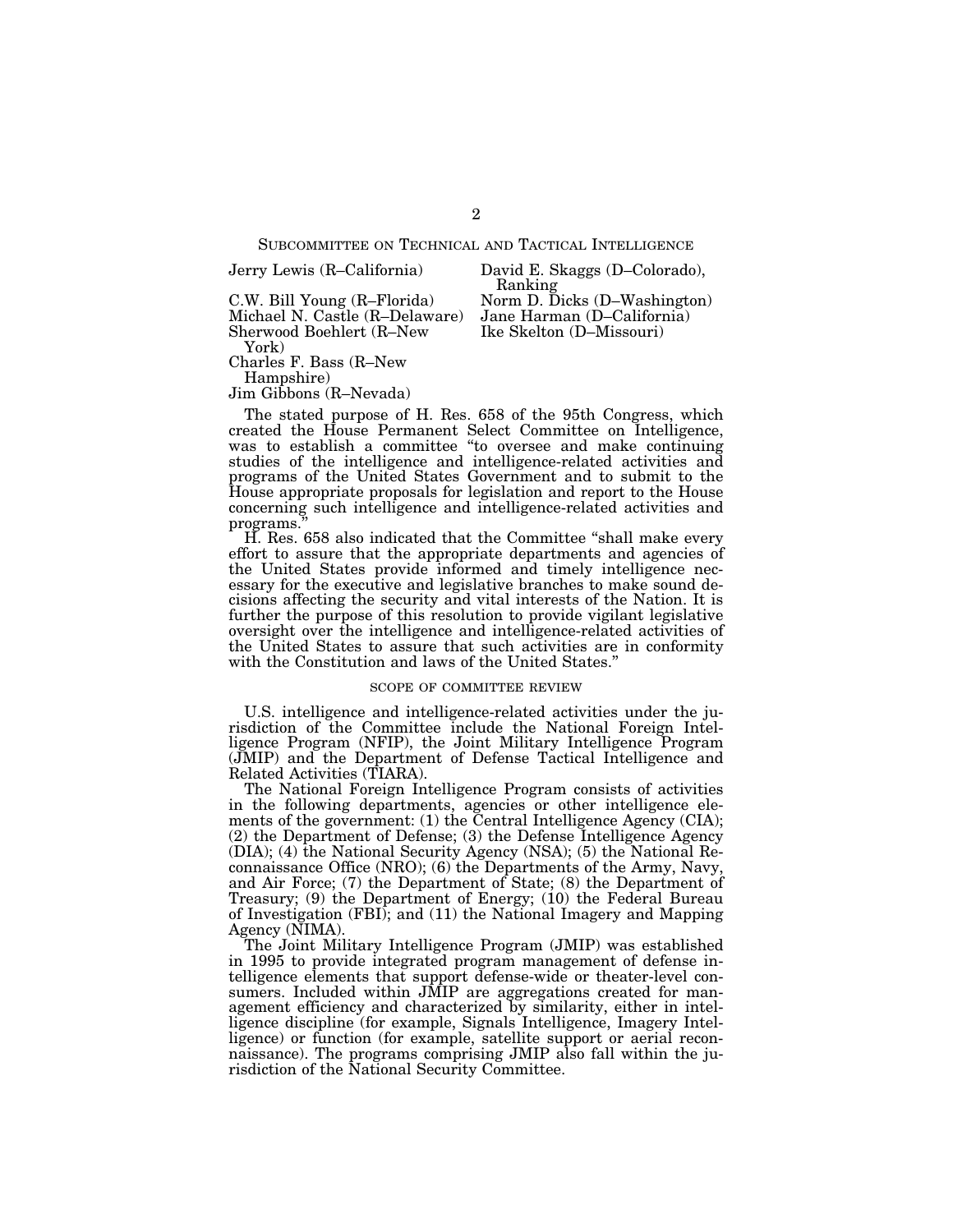The Department of Defense Tactical Intelligence and Related Activities (TIARA) are a diverse array of reconnaissance and target acquisition programs that are a functional part of the basic military force structure and provide direct information support to military operations. TIARA, as defined by the Joint Chiefs of Staff and the Secretary of Defense, include those military intelligence activities outside the defense intelligence program that respond to requirements of military commanders for operational support information as well as to national command, control, and intelligence requirements. The programs comprising TIARA also fall within the jurisdiction of the National Security Committee.

#### OVERSIGHT ACTIVITIES

The House Permanent Select Committee on Intelligence (HPSCI), under the leadership of Chairman Porter Goss, has—

Promoted the education of Members of Congress and the public on the several distinct roles intelligence plays in our country's national security;

Worked to enlist the trust and cooperation of other committees in performing oversight for issues that cross committee jurisdiction, such as terrorism, narcotics, etc.;

Worked diligently to promote the awareness of national security issues far more broad and diverse than those emphasized during the past 50 years;

Worked with the Intelligence Community (IC) to enhance the notification process, resulting in more timely and accurate notification to the committee leadership;

Spearheaded a community-wide study to assess current intelligence capabilities; and

Focused on the strategic needs of the IC

The Committee has been specifically concerned that intelligence capabilities be able to meet the future needs of United States foreign and national security policies. The Committee has continued to reach out to the Administration, through the National Security Council (NSC), to ensure that planning for these capabilities is consistent. Unfortunately, dialogue between the Committee and the NSC on these issues is virtually non-existent, despite repeated attempts by the Committee's senior Members. Thus, the Committee has found a lack in focus and planning on national security issues by the NSC and the relationship between the NSC and this Committee is unsatisfactory.

The Committee identified five areas of concern and made several prescriptive recommendations in its two Intelligence Authorization bills. Those recommendations, which are currently in the process of being implemented by the IC include: steps to improved analytic capabilities; ensuring human intelligence (HUMINT) capabilities are equipped to fill intelligence gaps; promoting technological flexibility in meeting diverse intelligence needs; rebuilding and diversifying covert action capabilities; and developing an IC that is quick to respond in depth to a crisis, while maintaining its long term strategic focus.

The Committee has prudently endeavored to direct taxpayer investment in the programs and infrastructure that will sustain the IC well into the 21st century. The Committee took the initial steps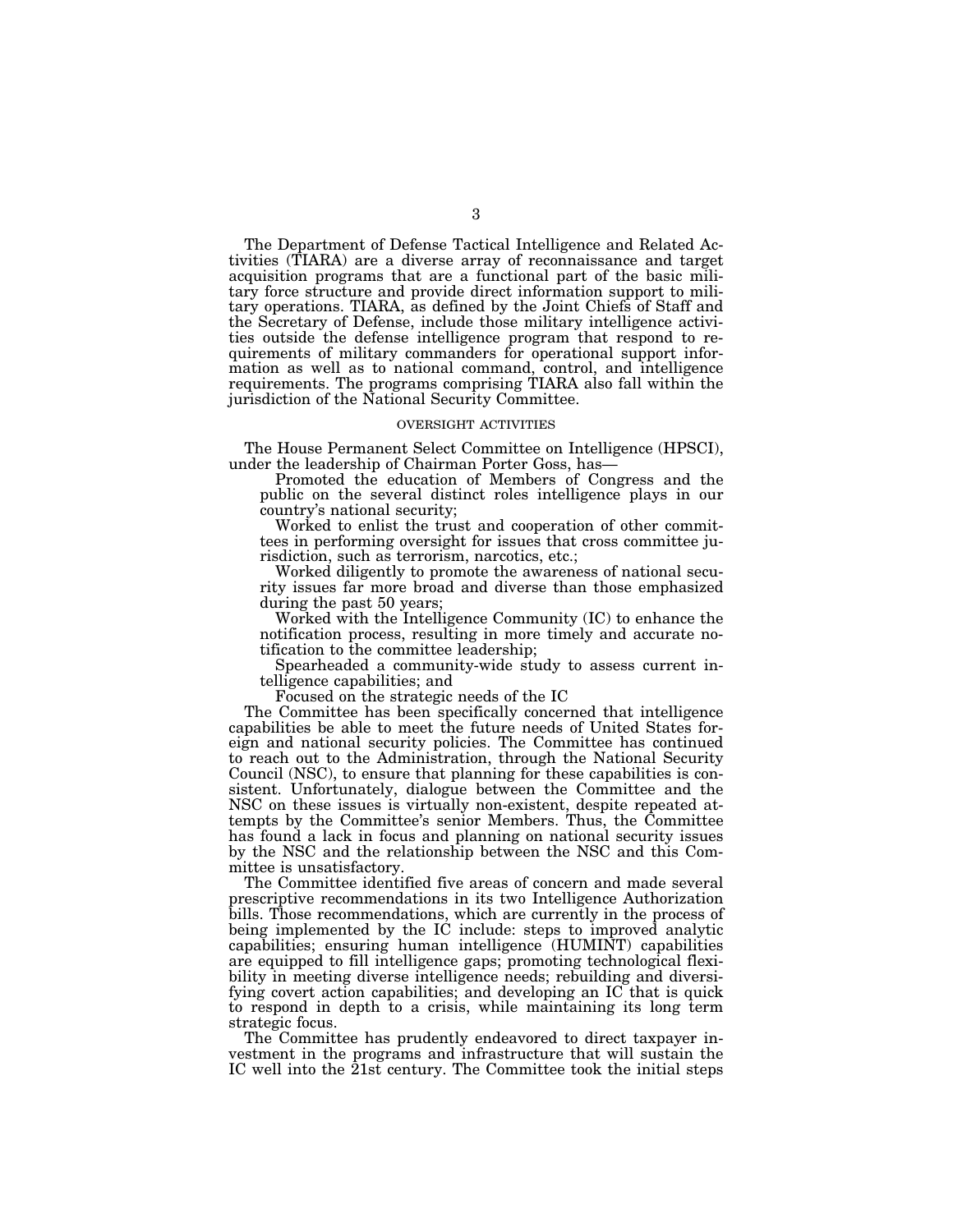to address the overabundance of the unmet needs found throughout the IC; and urged the development of a leaner, more corporate, and increasingly efficient community.

#### INTELLIGENCE AUTHORIZATION ACTS FOR FISCAL YEARS 1998 AND 1999

During the 105th Congress, the Committee authorized funding and personnel levels for fiscal years 1998 and 1999. This activity was carried out at both the full committee and subcommittee levels.

The Committee conducted detailed and extensive reviews of the President's fiscal year 1998 and fiscal year 1999 budget requests for intelligence and intelligence-related activities. These reviews included substantive and programmatic hearings, Member briefings and numerous staff briefings. The Committee conducted hearings organized across functional lines within the IC rather than by agency. This permitted the Committee to take a broader view of each of the issues and analyze how the various intelligence functions relate to one another.

Testimony on the President's budget submission was taken from the Director of Central Intelligence (DCI); the Assistant Secretary of Defense for Command, Control, Communications and Intelligence (C3I); the Directors of the DIA, NSA, NIMA, NRO, the FBI; and other major intelligence program managers.

The Committee began its review of these budget submissions with the view that the recommended authorization levels for the past several years had been driven to some degree by political considerations as to an ''acceptable'' intelligence budget level. For the fiscal years 1998–1999, the Committee emphasized both current and future needs, believing firmly that the U.S. must start building now for the 21st century.

In the two budget authorization bills, enacted during the 105th Congress, the Committee invested in a recapitalization and modernization of US SIGINT capabilities; continued to invest in allsource analysis in establishing a ''global,'' strategic outlook which will allow for proper indications and warnings for policymakers throughout the government; and funded the return of more intelligence officers. Additionally the Committee has sought to rebuild covert action capabilities, invest in advanced research and development programs, and addressed the risk aversion engendered by previous CIA management.

As a result of these findings and recommends, the Committee sought very modest increases for both fiscal years in order to reverse the decline of past years and to create the stability necessary for the IC so that intelligence program managers can formulate appropriate plans for the future.

The ''Intelligence Authorization Act for Fiscal Year 1998'' (P.L. 105–107) included a provision to bring cost-based accounting, specifically the Central Services Program (CSP), to certain operational activities of the Central Intelligence Agency. The CSP is anticipated to develop more efficient and cost-saving methods to provide administrative support for Agency activities. Additionally P.L. 105– 107 included more funding for the Department of Defense Counterintelligence Programs that are responsible for force protection, counterterrorism programs, and general DOD counterintelligence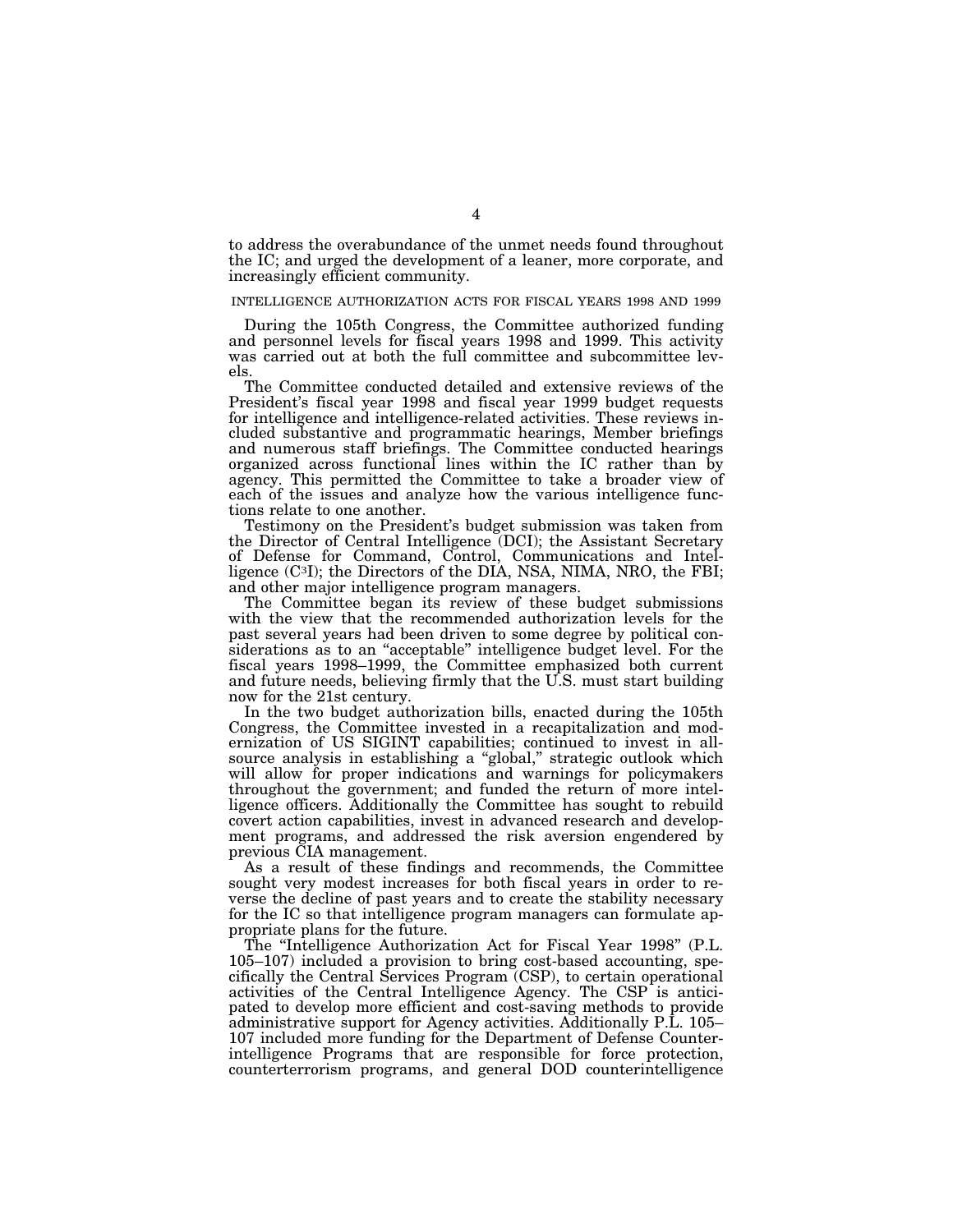activities. As a result of the Committee's actions and interest in these programs, the DOD has taken action to provide a large increase in counterintelligence positions and has supported continued investment in a Defense Counterintelligence Information Management System. Finally, the fiscal year 1998 Intelligence Authorization bill included provisions that apply specific attention to the IC's satellite-based collection programs with particular emphasis on system cost and utility.

The "Intelligence Authorization Act for Fiscal Year 1999" (P.L. 105–272) included the ''Intelligence Community Whistleblower Protection Act of 1998'' (H.R. 3829) as Title VII of the bill. The bill also amended the Foreign Intelligence Surveillance Act to authorize court ordered access to common carrier records, pen registers, and trap and trace devices in the course of an authorized foreign counterintelligence and international counterterrorism investigation. Additionally, P.L. 105–272 amended title 18 U.S.C. § 2518 to permit the use of multipoint wiretaps for criminal investigations where the criminal targets' actions have the effect of thwarting a traditional wiretap investigation.

#### AREAS OF SPECIAL INTEREST

The following issues were of special interest to the Committee during the 105th Congress:

#### *''Intelligence Community Whistleblower Protection Act of 1998''*

H.R. 3829 was included as Title VII of H.R. 3694 (P.L. 105–272) enacted provisions to protect and promote whistleblowers within the IC wishing to report serious problems with the House and Senate Intelligence Committees. Enactment of this legislation precluded a presidential veto of the bill H.R. 3694 ''Intelligence Authorization Act for Fiscal Year 1999.''

#### *Counternarcotics Efforts*

H.R. 4300 ''*Western Hemisphere Drug Elimination Act (WHDEA)*'' Chairman Goss and Human Intelligence and Analysis Subcommittee Chairman Bill McCollum worked closely with the Speaker and the Drug-Free America Task Force Chairman Dennis Hastert to pass this legislation in the House by a vote of 389–89. The bill authorizes \$2.34 billion during fiscal years 1999–2001 covering a range of new counternarcotics initiatives designed to reduce the global supply of coca and opium poppy; enhance counternarcotics efforts in the source countries of Bolivia, Peru and Colombia; and to improve US intelligence capabilities in the detection and interdiction of narcotics traffickers and money laundering. An amended version of the WHDEA was included as part of the Omnibus Appropriations bill, H.R. 4328 (P.L. 105–277).

#### *Encryption*

H.R. 695 ''*Safety And Freedom through Encryption (SAFE) Act*'' With near unanimity, the Committee reported to the Full House an amendment in the nature of a substitute to the Goodlatte version of the encryption bill. With the Committee's action on this issue, the legislative debate finally included debate on compelling public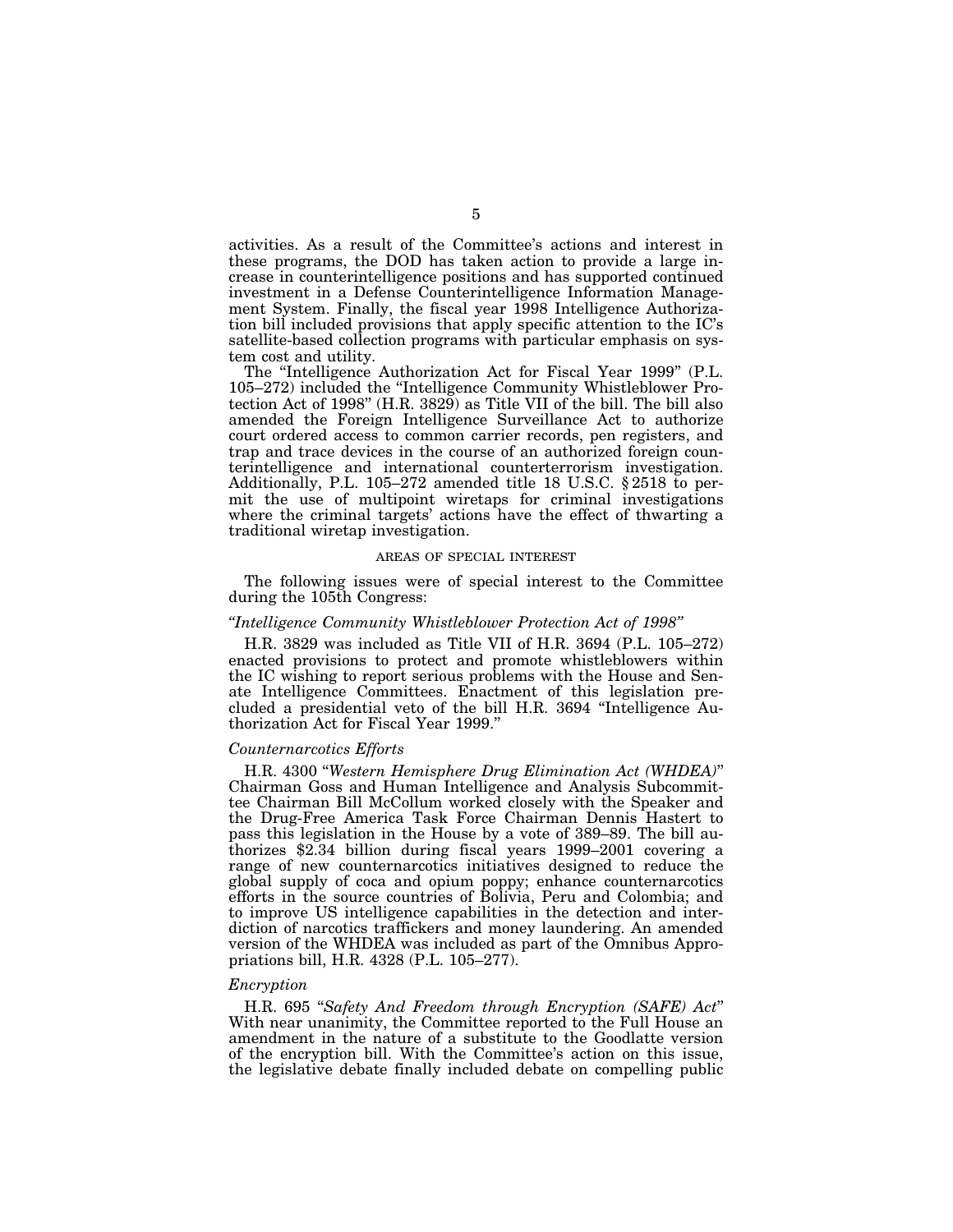safety and national security risks attendant to the complete and immediate deregulation of encryption exports.

#### *Iran/Bosnia*

On April 5, 1996, the Los Angeles Times published an article, ''U.S. OK'd Iran Arms for Bosnia, Officials Say,'' alleging that, in 1994, the Clinton Administration gave a "green light" for Iranian arms shipments to Bosnia to transit Croatia. This decision came despite the United Nations arms embargo imposed on the former Yugoslavia that the United States had pledged to uphold and despite the Administration's policy of isolating Iran internationally. On April 23, 1996, the HPSCI initiated an investigation into ''those aspects of the transfer of arms to Bosnia that fall within the committee's responsibilities to conduct oversight of the intelligence activities of the United States Government.''

On October 9, 1998 the Committee issued committee report number 105–804, concluding its investigation of this matter. Among its findings were:

The ''no instructions'' instruction constituted a change in U.S. policy.

The Clinton Administration failed to inform Congress about its decision to allow Iranian arms to transit Croatia into Bosnia.

Policymakers did not keep their own senior intelligence officials informed of U.S. policy concerning these arms shipments.

When the U.S. ambassador in Croatia asked the Intelligence Community Representative in Croatia to pass on the U.S. position on these Iranian arms shipments, the ICR acted properly and responsibly in refusing to carry out this request and informing his superiors.

The Committee found that there was no unauthorized covert action to arm the Bosnian Muslims.

Based on the available evidence, the Committee cannot conclude that any U.S. official crossed the line into covert action. However, questions remain about whether any U.S. official exceeded the ''no instructions'' policy and actively facilitated a weapons shipment to Bosnia in September 1995.

#### *CIA Drug Trafficking Investigation*

In August 1996, the San Jose Mercury News published a series of articles regarding the introduction, financing, and distribution of crack cocaine into communities of Los Angeles. The articles alleged that one of the drug trafficking rings responsible for introducing crack cocaine to Los Angeles was operated by a Nicaraguan who used some of his drug profits to provide lethal and non-lethal assistance to the Contras. Furthermore the *Mercury News* articles implied that the CIA either backed, or at least condoned, the drug trafficking activity. In September 1996, the Committee began a formal investigation into these allegations. Separate investigations were also begun by the Inspectors General (IG) of the Department of Justice and the CIA.

The scope of the Committee's investigation focuses on the following questions: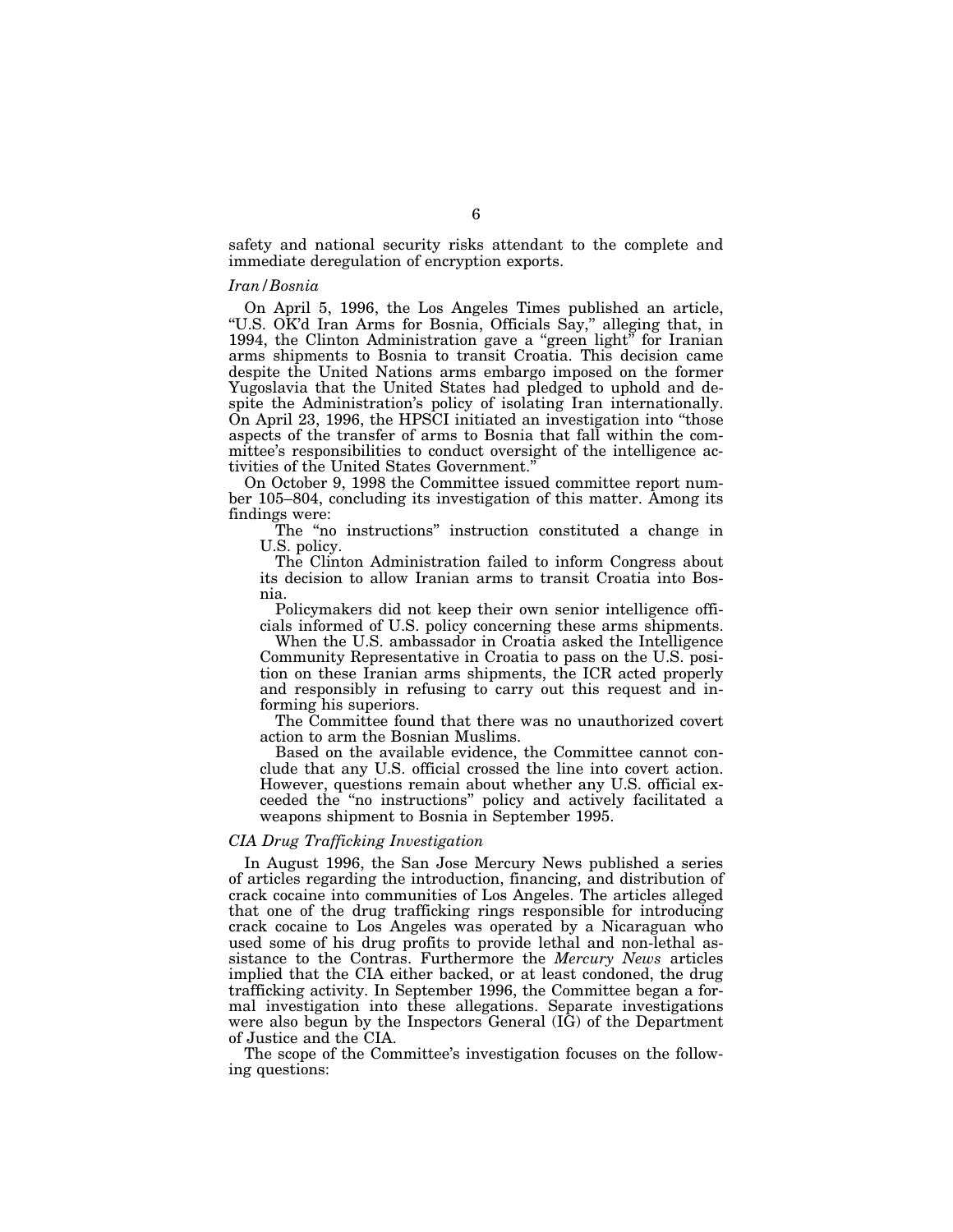Were any CIA operatives/assets involved in the supply or sale of drugs in the Los Angeles area?

If CIA operatives or assets were involved, did the CIA have knowledge of the supply or sales of drugs in the Los Angeles area by anyone associated with the Agency?

Did any other U.S. Government agency or employee within the Intelligence Community have knowledge of the supply or sale of drugs in the Los Angeles area between 1979–1996?

Were any CIA officers involved in the supply or sales of drugs in the Los Angeles area since 1979?

Did the Nicaraguan Contras receive any financial support, through the sale of drugs in the United States, during the period when the CIA was supporting the Contra effort? If so, were any CIA officials aware of this activity?

What is the validity of the allegations in the San Jose *Mercury News*?

Since the beginning of its investigation, the Committee has engaged in many activities to gather information, including: tasking the Congressional Research Service for background data related to the Iran-Contra investigations; tasking the IGs of the Department of Justice and CIA to provide access to all material that they compile in the course of their investigations, conducting several interviews in Washington, Los Angeles, and Nicaragua; and attending and participating in two ''town hall'' meetings in South Central Los Angeles. The Committee has also received and is reviewing the results of the CIA and Department of Justice IG investigations, as well as an investigation by the Los Angeles County Sheriff's office.

The Committee's investigation will continue during the 106th Congress, with much data reviewed and interviews conducted. The CIA IG identified over 6000 documents for Committee review. The Committee expects to complete its investigation in early 1999.

#### *U.S. Dual-Use Technology Transfers to China*

The Chairman and Ranking Democratic Member, along with selected staff, participated in the hearings, briefings, and other business meetings of the Select Committee on U.S. National Security and Military/Commercial Concerns with China, and they fully support the Committee's findings. The Select Committee was initially mandated to investigate allegations that two U.S. companies, Hughes Aircraft and Space Systems Loral, illegally transferred dual-use technology to China that improved Beijing's space launch vehicles and ballistic missiles. It concluded that the transfers in question did indeed take place and that Chinese capabilities were improved, but the extent to which both firms were knowingly complicit was not clearly established. The Select Committee expanded its investigation into other areas, such as the role of the space insurance industry in the Hughes and Loral cases, the issue of lax site security for U.S.-manufactured satellites being launched in China, trends in the U.S. export control regime, China's acquisition of U.S. high performance computers, its illegal diversion of McDonnell-Douglas' precision machine tools and of jet engines manufactured by Garrett Jet Engine Corporation, and Chinese espionage at U.S. Department of Energy facilities. The capabilities of China's missile and space forces were assessed, as were Beijing's